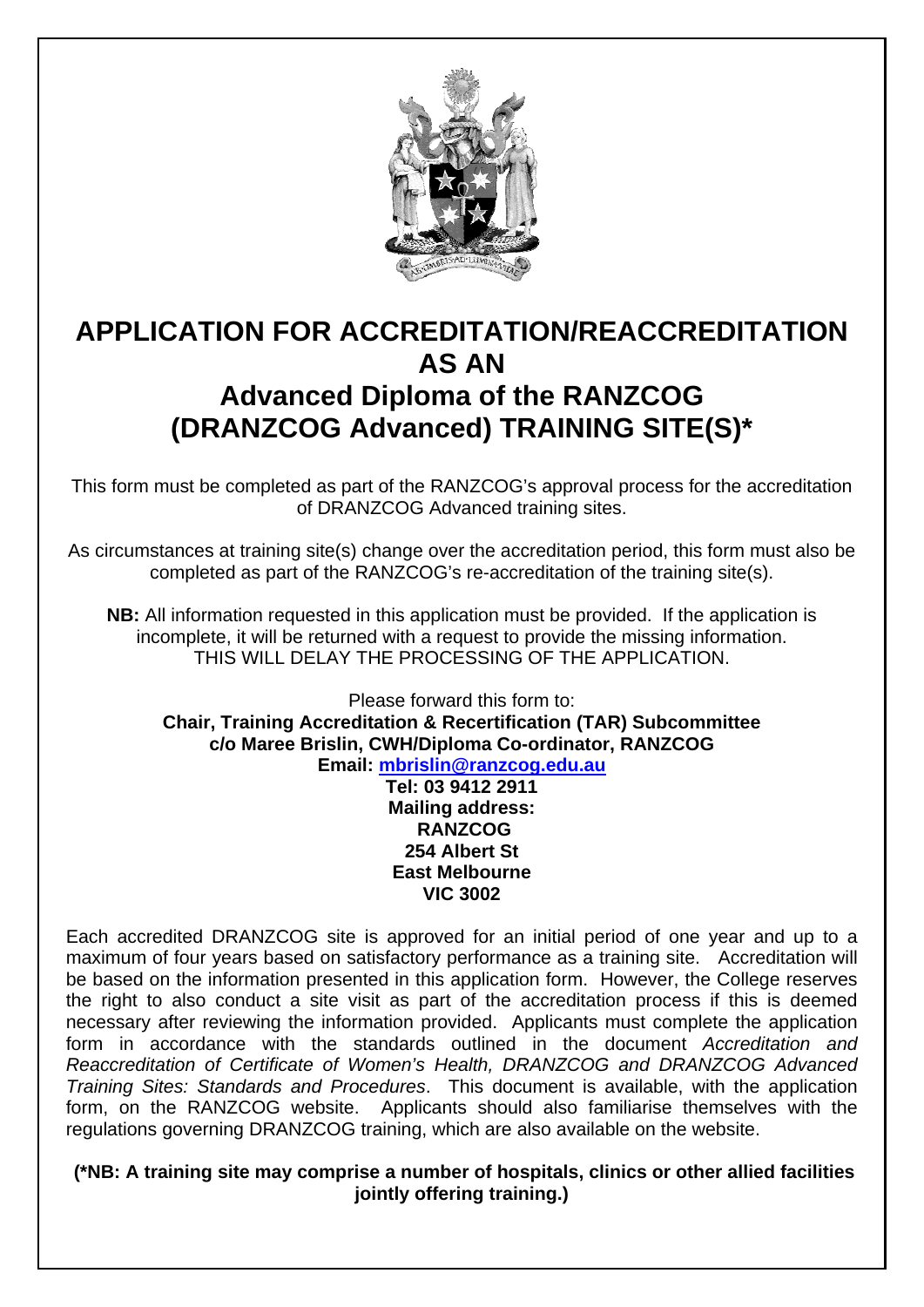# **APPLICATION FOR ACCREDITATION AS A DRANZCOG ADVANCED TRAINING SITE**

**This form is to be completed by the current or proposed staff member at the site who will responsible for overseeing training (eg, Head of Department, Educational Co-ordinator,** 

|                              |                  |        | etc).                     |        |                 |        |
|------------------------------|------------------|--------|---------------------------|--------|-----------------|--------|
| <b>NAME OF SITE(S)</b>       |                  |        |                           |        |                 |        |
| <b>HEALTH</b><br><b>AREA</b> |                  |        |                           |        |                 |        |
| <b>SERVICE</b>               |                  |        |                           |        |                 |        |
| <b>HOSPITAL TYPE</b>         | <b>Rural</b>     |        | Outer metropolitan $\Box$ |        | <b>Tertiary</b> | $\Box$ |
| (select one ONLY)            | $\Box$           |        |                           |        |                 |        |
|                              | Metropolitan     | $\Box$ | Country base              | $\Box$ |                 |        |
|                              |                  |        |                           |        |                 |        |
| <b>TRAINING SITE 1</b>       |                  |        |                           |        |                 |        |
| <b>ADDRESS</b>               |                  |        |                           |        |                 |        |
|                              |                  |        |                           |        |                 |        |
|                              |                  |        |                           |        |                 |        |
| <b>TELEPHONE</b>             |                  |        | <b>FACSIMILE</b>          |        |                 |        |
| <b>WEBSITE</b>               |                  |        |                           |        |                 |        |
|                              |                  |        |                           |        |                 |        |
| <b>TRAINING SITE 2</b>       |                  |        |                           |        |                 |        |
| <b>ADDRESS</b>               |                  |        |                           |        |                 |        |
|                              |                  |        |                           |        |                 |        |
|                              |                  |        |                           |        |                 |        |
| <b>TELEPHONE</b>             |                  |        | <b>FACSIMILE</b>          |        |                 |        |
| <b>WEBSITE</b>               |                  |        |                           |        |                 |        |
|                              |                  |        |                           |        |                 |        |
| <b>TRAINING SITE 3</b>       |                  |        |                           |        |                 |        |
| <b>ADDRESS</b>               |                  |        |                           |        |                 |        |
|                              |                  |        |                           |        |                 |        |
|                              |                  |        |                           |        |                 |        |
| <b>TELEPHONE</b>             |                  |        | <b>FACSIMILE</b>          |        |                 |        |
| <b>WEBSITE</b>               |                  |        |                           |        |                 |        |
|                              |                  |        |                           |        |                 |        |
| <b>TRAINING SITE 4</b>       |                  |        |                           |        |                 |        |
| <b>ADDRESS</b>               |                  |        |                           |        |                 |        |
|                              |                  |        |                           |        |                 |        |
|                              |                  |        |                           |        |                 |        |
| <b>TELEPHONE</b>             |                  |        | <b>FACSIMILE</b>          |        |                 |        |
| <b>WEBSITE</b>               |                  |        |                           |        |                 |        |
|                              |                  |        |                           |        |                 |        |
| <b>EDUCATIONAL PROGRAM</b>   | Name:            |        |                           |        |                 |        |
| <b>COORDINATOR</b>           | Title:<br>$($ or |        |                           |        |                 |        |
| equivalent)                  |                  |        |                           |        |                 |        |
| <b>ADDRESS</b>               |                  |        |                           |        |                 |        |
|                              |                  |        |                           |        |                 |        |
| <b>TELEPHONE</b>             |                  |        | <b>FACSIMILE</b>          |        |                 |        |
|                              |                  |        |                           |        |                 |        |
| <b>EMAIL</b>                 |                  |        |                           |        |                 |        |
|                              |                  |        |                           |        |                 |        |
| Date:                        |                  |        |                           |        |                 |        |
|                              |                  |        |                           |        |                 |        |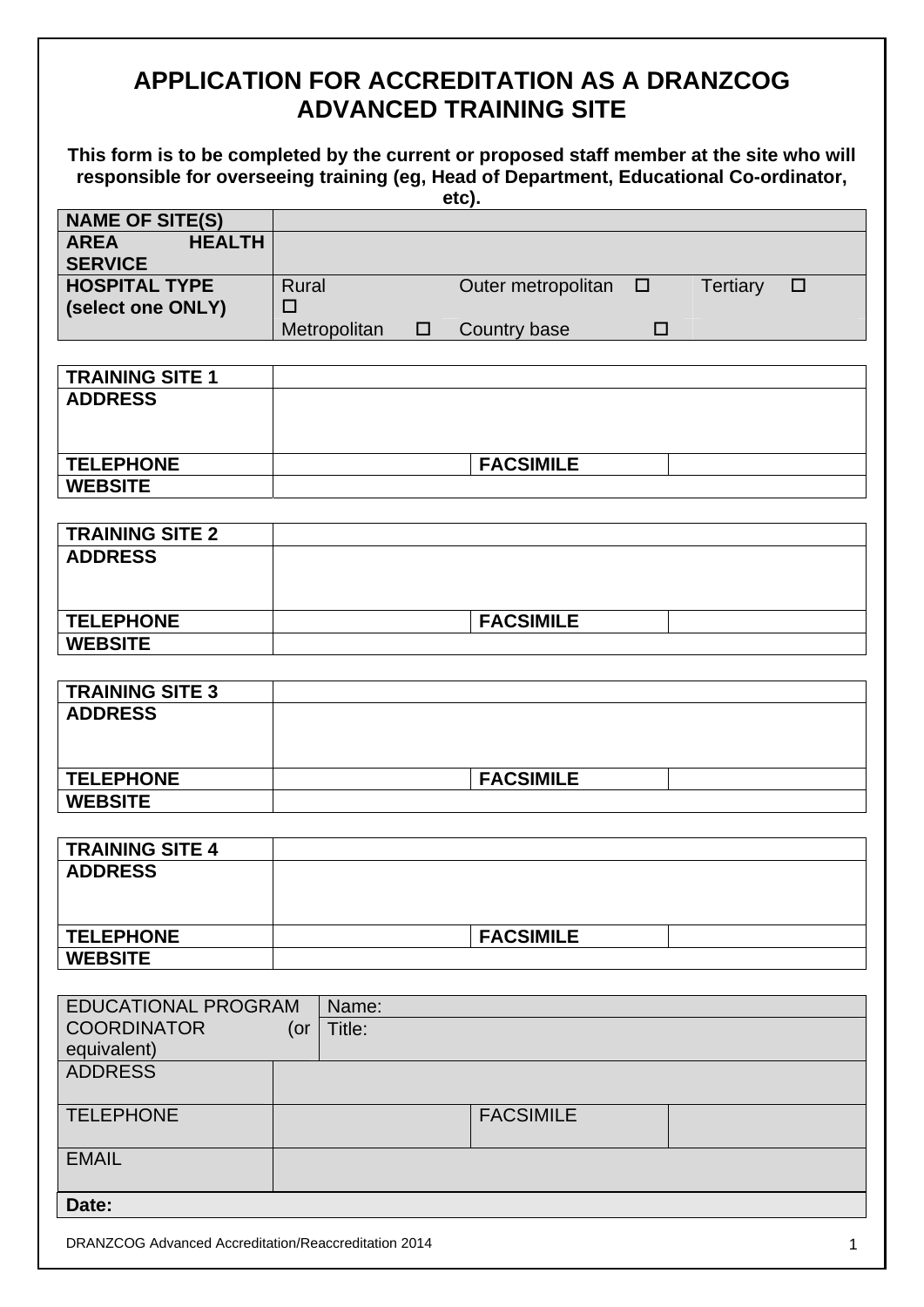## **CLINICAL EXPERIENCE**

#### **1. Obstetric and gynaecological experience**

Provide details of the obstetric and gynaecological cases managed in the training site in the last 12 months, with details of current or proposed DRANZCOG Advanced trainee participation (as applicable).

| <b>Types of cases</b>                                | Details of nature of cases managed |               | No. of cases | No. of cases managed by<br><b>DRANZCOG Advanced</b><br>trainees | No of cases<br>managed by<br>other<br>trainees |
|------------------------------------------------------|------------------------------------|---------------|--------------|-----------------------------------------------------------------|------------------------------------------------|
| <b>Family Planning</b>                               |                                    |               |              |                                                                 |                                                |
| Antenatal                                            |                                    |               |              |                                                                 |                                                |
| Gynaecological clinic                                |                                    |               |              |                                                                 |                                                |
| Labour and delivery                                  |                                    | <b>Public</b> | Private      |                                                                 |                                                |
| First trimester miscarriage                          |                                    |               |              |                                                                 |                                                |
| Retained placenta                                    |                                    |               |              |                                                                 |                                                |
| Dilatation & curettage                               |                                    |               |              |                                                                 |                                                |
| Bartholin's cysts/abscesses                          |                                    |               |              |                                                                 |                                                |
| <b>Elective Caesarean section</b>                    |                                    |               |              |                                                                 |                                                |
| <b>Emergency Caesarean section</b>                   |                                    |               |              |                                                                 |                                                |
| Mgt of full dilatation at<br>Caesarean section       |                                    |               |              |                                                                 |                                                |
| DRANZCOG Advanced Accreditation/Reaccreditation 2014 |                                    |               |              |                                                                 | $\overline{2}$                                 |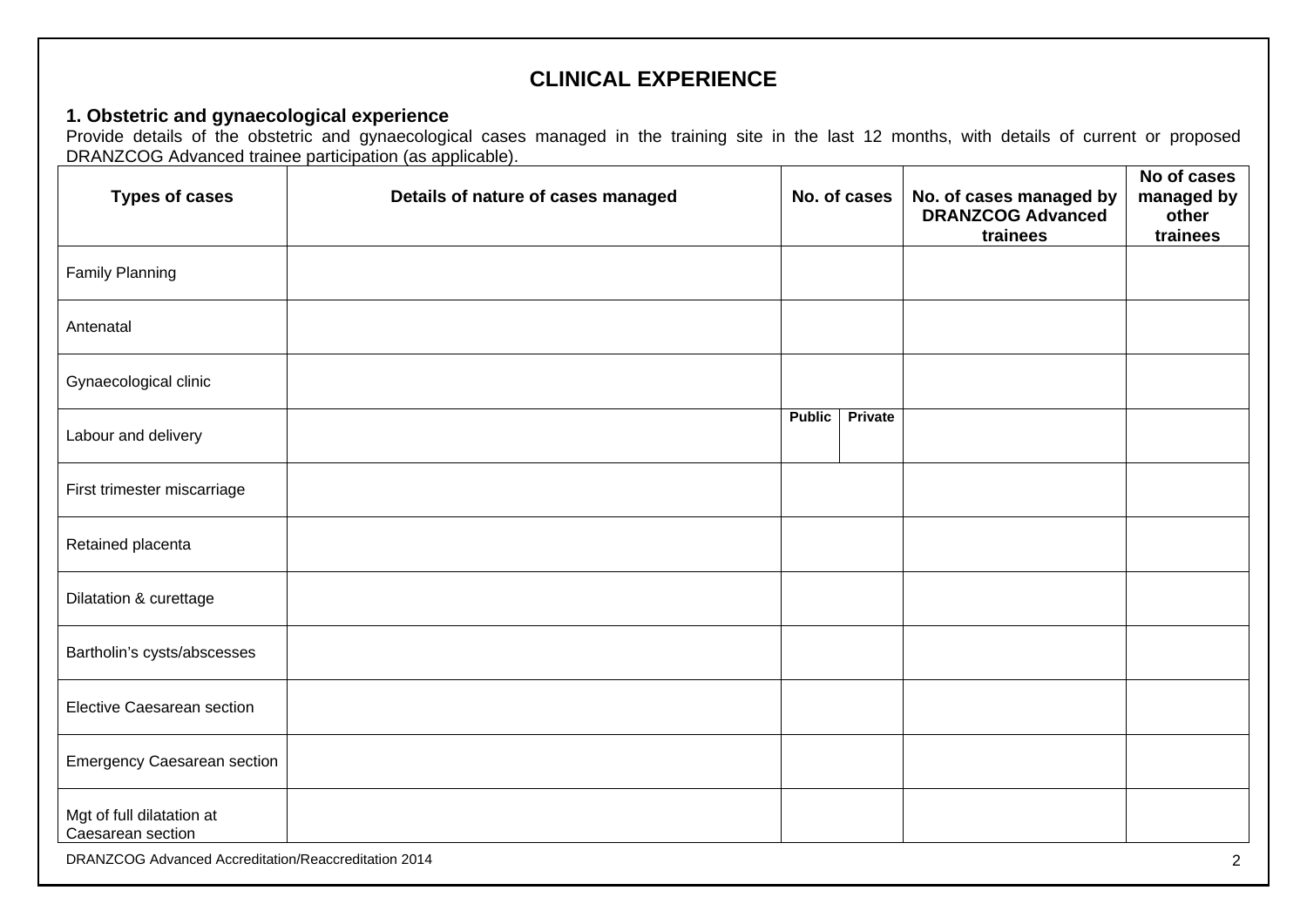| Mgt of postpartum<br>haemorrhage                                                                         |  |  |
|----------------------------------------------------------------------------------------------------------|--|--|
| Mgt of uterine evacuation<br>following $2^{nd}$ trimester<br>pregnancy loss/mid trimester<br>termination |  |  |
| First trimester ultrasound<br>scanning - transabdominal                                                  |  |  |
| First trimester ultrasound<br>scanning - transvaginal                                                    |  |  |
| Third trimester ultrasound<br>scanning                                                                   |  |  |
| Exploratory laparotomy for<br>gynae emergency                                                            |  |  |
| Hysteroscopy                                                                                             |  |  |
| Mgt of 1 <sup>st</sup> trimester<br>termination/missed<br>miscarriage                                    |  |  |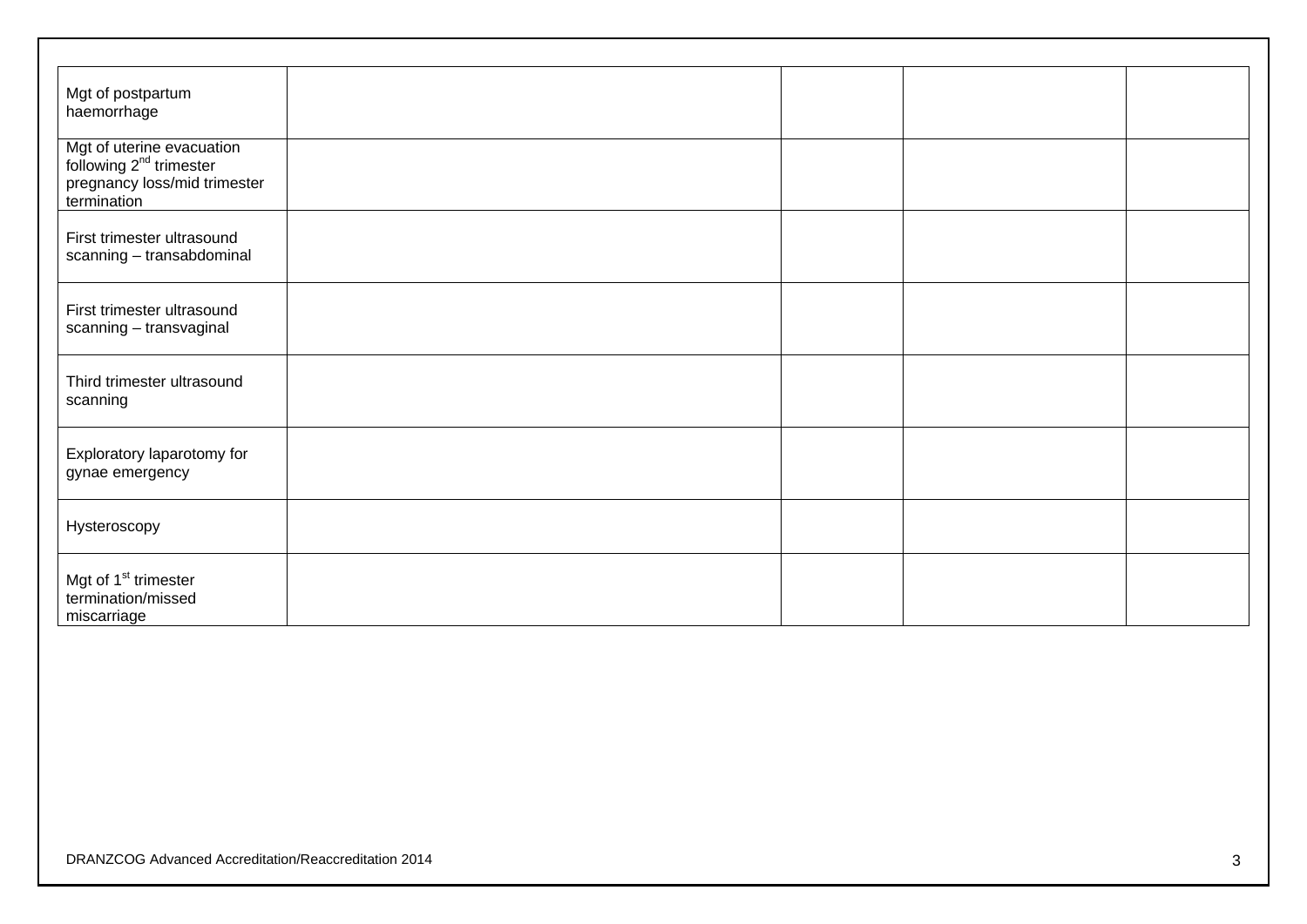#### **2. Registrars and trainees**

Provide the current numbers of registrars and trainees at the training site(s).

| <b>TYPE OF REGISTRAR/TRAINEE</b>    | <b>CURRENT NUMBER</b> | <b>NAME OF SITE</b><br>(if more than one is included in the application) |
|-------------------------------------|-----------------------|--------------------------------------------------------------------------|
| <b>Midwifery trainees</b>           |                       |                                                                          |
| <b>Non-accredited registrars</b>    |                       |                                                                          |
| <b>CWH trainees</b>                 |                       |                                                                          |
| <b>DRANZCOG trainees</b>            |                       |                                                                          |
| <b>FRANZCOG trainees - Core</b>     |                       |                                                                          |
| <b>FRANZCOG trainees - Advanced</b> |                       |                                                                          |
| <b>Residents</b>                    |                       |                                                                          |
| Other                               |                       |                                                                          |

#### **3. DRANZCOG trainees**

Current number of DRANZCOG Advanced trainees: <br>Proposed number of DRANZCOG Advanced trainees: <br>Proposed number of DRANZCOG Advanced trainees:

### **4. Rostering**

#### **a) Birthing suite rostering**

Provide details of current or proposed DRANZCOG Advanced trainee access (as applicable) to birthing suite experience: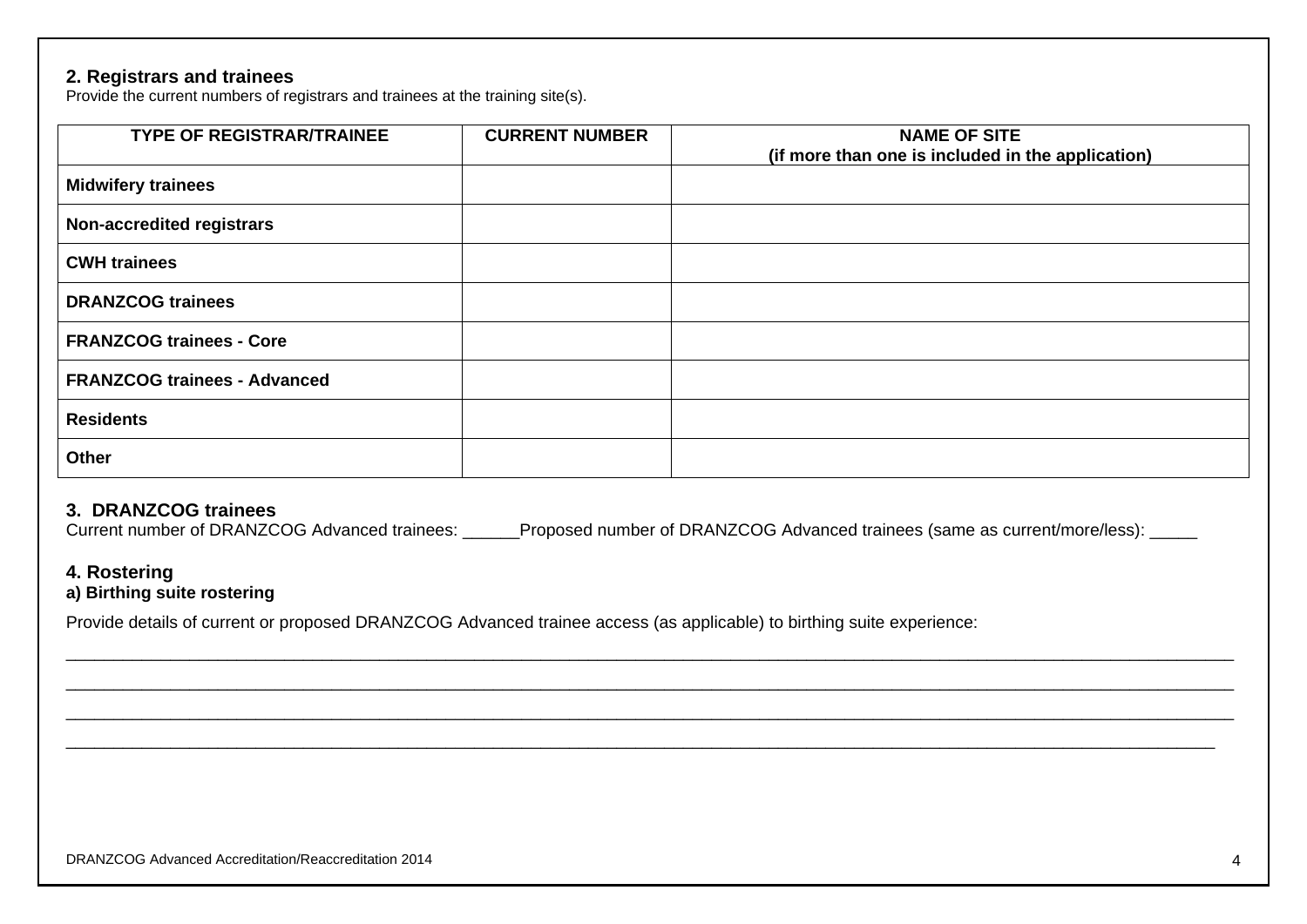#### b) Theatre list rostering

Provide details of current or proposed DRANZCOG Advanced trainee access (as applicable) to theatre lists, including primary operator experience:

#### c) Access to educational/training opportunities

Provide details of current or proposed DRANZCOG Advanced trainee access (as applicable) to education/training opportunities:

#### d) Night duty

Provide details of night duty requirements for current or proposed DRANZCOG Advanced trainees (as applicable) over a 6-month period:

#### e) After-hours support by appropriate HMOs

Provide details of after-hours support for current or proposed DRANZCOG Advanced trainees (as applicable) on the birthing suite by hospital medical officers: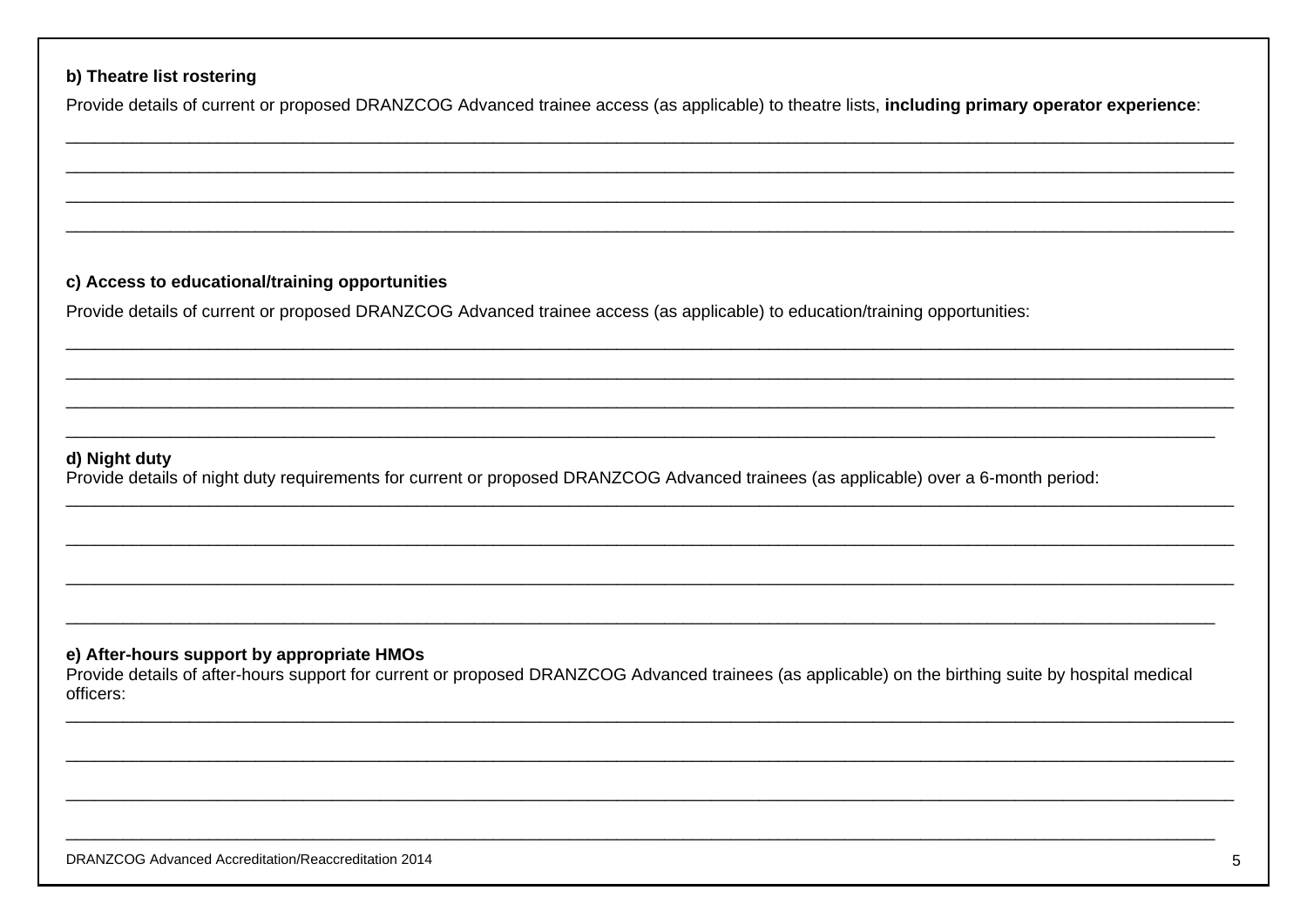### **f) Responsibility for rostering**

Rostering arrangements must not be left to hospital staff unaware of the specific trainee needs of RANZCOG trainees, including DRANZCOG Advanced trainees.

| Staff responsible for rostering | Steps taken to ensure staff are aware of RANZCOG trainee needs |
|---------------------------------|----------------------------------------------------------------|
|                                 |                                                                |
|                                 |                                                                |
|                                 |                                                                |
|                                 |                                                                |
|                                 |                                                                |

## **STAFF**

## **1. Training Supervisors**

The DRANZCOG Training Supervisors must hold the DRANZCOG Advanced or Fellowship of the RANZCOG.

| <b>Name</b> | <b>Qualification held</b><br>(please circle) | <b>Site at which Training</b><br>Supervisor* practises | <b>Proportion of time</b><br>spent at this site | <b>Responsibility for</b><br>trainees in the past 5<br>years | <b>Major teaching</b><br>responsibilities? |
|-------------|----------------------------------------------|--------------------------------------------------------|-------------------------------------------------|--------------------------------------------------------------|--------------------------------------------|
|             | DRANZCOG Advanced /                          |                                                        |                                                 |                                                              |                                            |
|             | <b>FRANZCOG</b>                              |                                                        |                                                 |                                                              | Yes □<br>No □                              |
|             | DRANZCOG Advanced /                          |                                                        |                                                 |                                                              |                                            |
|             | <b>FRANZCOG</b>                              |                                                        |                                                 |                                                              | Yes □<br>No □                              |
|             | DRANZCOG Advanced /                          |                                                        |                                                 |                                                              |                                            |
|             | <b>FRANZCOG</b>                              |                                                        |                                                 |                                                              | Yes $\Box$<br>No $\square$                 |
|             | DRANZCOG Advanced /                          |                                                        |                                                 |                                                              |                                            |
|             | <b>FRANZCOG</b>                              |                                                        |                                                 |                                                              | Yes $\Box$<br>No $\square$                 |

\* NB: Training Supervisors must be approved by the CCDOG TAR Subcommittee

DRANZCOG Advanced Accreditation/Reaccreditation 2014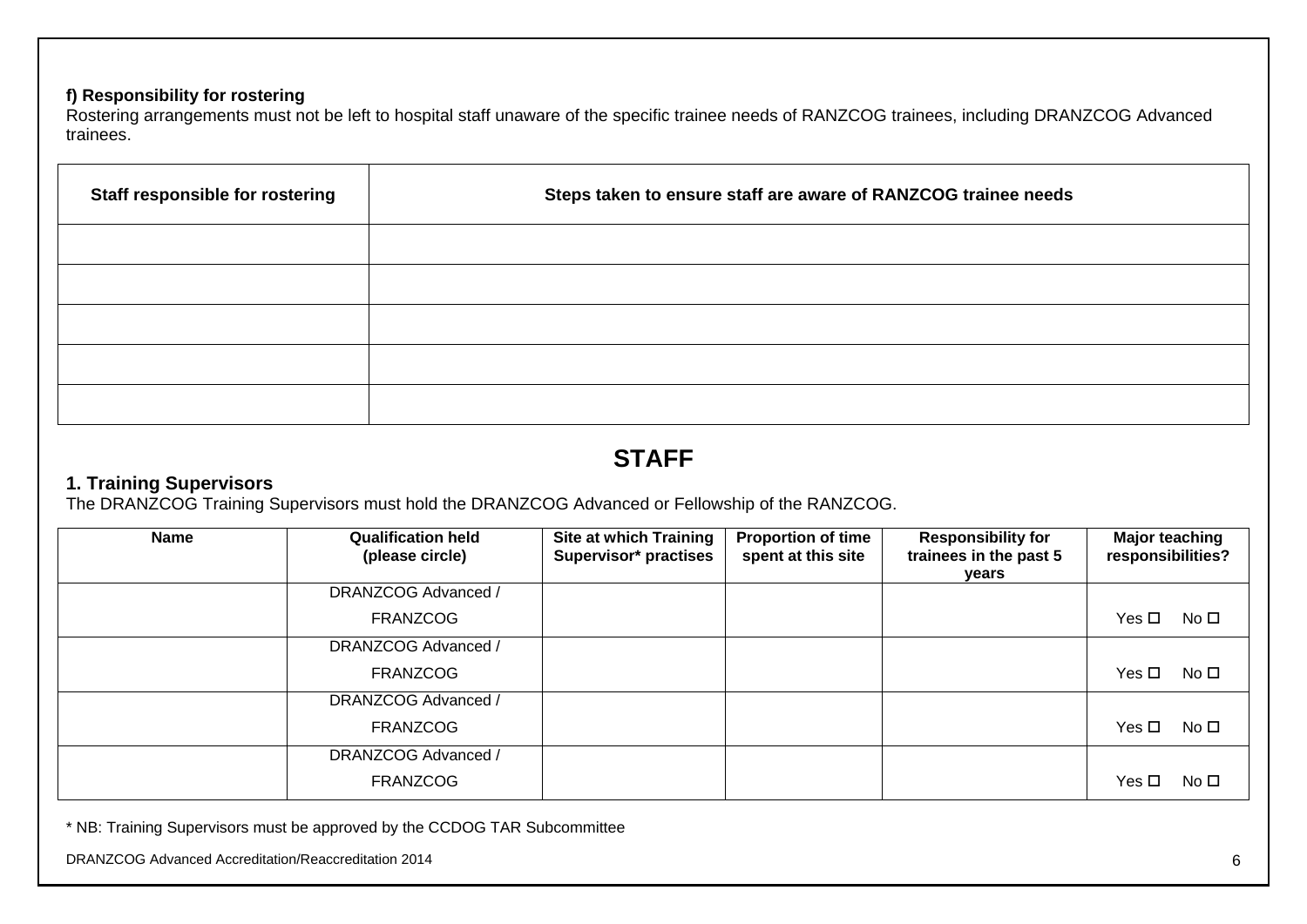# **FACILITIES**

## **1. Paediatric support**

Describe the **paediatric support** available within the training site(s).

## **2. Resource facilities**

Describe the **library and other resource facilities** within the training site(s). Resource facilities must support DRANZCOG Advanced work and training, over and above that required for the recognition of undergraduate training positions.

\_\_\_\_\_\_\_\_\_\_\_\_\_\_\_\_\_\_\_\_\_\_\_\_\_\_\_\_\_\_\_\_\_\_\_\_\_\_\_\_\_\_\_\_\_\_\_\_\_\_\_\_\_\_\_\_\_\_\_\_\_\_\_\_\_\_\_\_\_\_\_\_\_\_\_\_\_\_\_\_\_\_\_\_\_\_\_\_\_\_\_\_\_\_\_\_\_\_\_\_\_\_\_\_\_\_\_\_\_\_\_\_\_\_\_\_\_\_\_\_\_

 $\mathcal{L}_\mathcal{L} = \mathcal{L}_\mathcal{L} = \mathcal{L}_\mathcal{L} = \mathcal{L}_\mathcal{L} = \mathcal{L}_\mathcal{L} = \mathcal{L}_\mathcal{L} = \mathcal{L}_\mathcal{L} = \mathcal{L}_\mathcal{L} = \mathcal{L}_\mathcal{L} = \mathcal{L}_\mathcal{L} = \mathcal{L}_\mathcal{L} = \mathcal{L}_\mathcal{L} = \mathcal{L}_\mathcal{L} = \mathcal{L}_\mathcal{L} = \mathcal{L}_\mathcal{L} = \mathcal{L}_\mathcal{L} = \mathcal{L}_\mathcal{L}$ 

 $\mathcal{L}_\mathcal{L} = \mathcal{L}_\mathcal{L} = \mathcal{L}_\mathcal{L} = \mathcal{L}_\mathcal{L} = \mathcal{L}_\mathcal{L} = \mathcal{L}_\mathcal{L} = \mathcal{L}_\mathcal{L} = \mathcal{L}_\mathcal{L} = \mathcal{L}_\mathcal{L} = \mathcal{L}_\mathcal{L} = \mathcal{L}_\mathcal{L} = \mathcal{L}_\mathcal{L} = \mathcal{L}_\mathcal{L} = \mathcal{L}_\mathcal{L} = \mathcal{L}_\mathcal{L} = \mathcal{L}_\mathcal{L} = \mathcal{L}_\mathcal{L}$ 

#### **2. Trainees' room**

Does the trainees' room have adequate furniture and computer facilities, as stipulated in the *Accreditation and Reaccreditation of Certificate of Women's Health, DRANZCOG and DRANZCOG Advanced Training Sites: Standards and Procedures* document?

|                                                                             | Yes □ | – No ⊡ |
|-----------------------------------------------------------------------------|-------|--------|
| 3. Rest/on-call room                                                        |       |        |
| Do trainees have access to a rest/on-call room when they are on night duty? | Yes □ | No L   |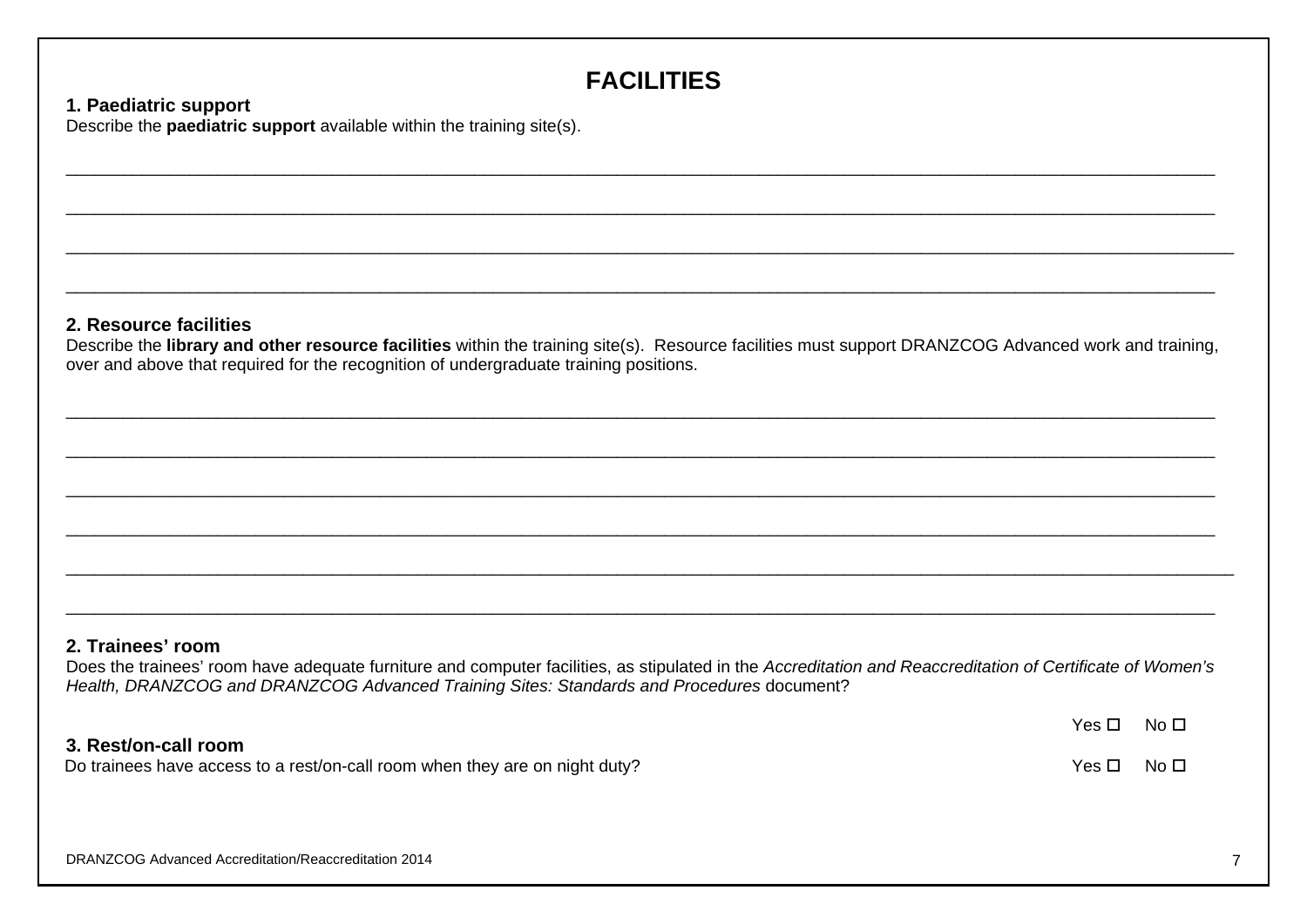# **ACTIVITIES**

### 1. GP Obstetrician Presence

Describe the extent of GP obstetrician presence at the training site(s), if any:

| Name of training site(s) | Extent of GP obstetrician presence at site (if any) |
|--------------------------|-----------------------------------------------------|
| Training Site 1:         |                                                     |
| Training Site 2:         |                                                     |
| Training Site 3:         |                                                     |
| Training Site 4:         |                                                     |

## 2. Quality Assurance program

Describe the Quality Assurance program in obstetrics and gynaecology within the training site(s) and the current or proposed involvement (as applicable) of DRANZCOG Advanced trainees in this program.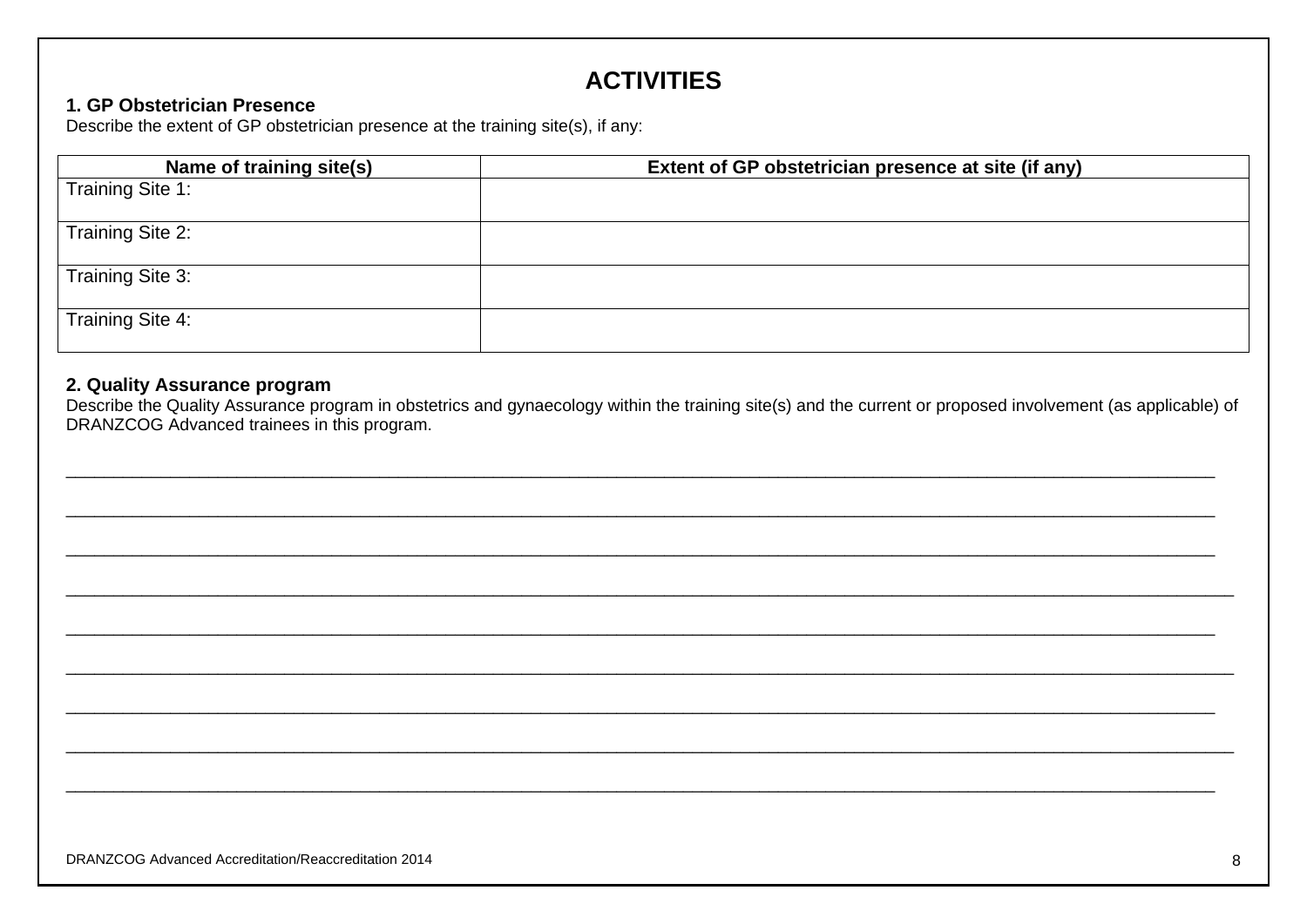## **3. Professional Development**

Describe the provision of professional development, including the details of suitably credentialed facilitators, in the following:

| <b>Professional Development</b>        | Offered on or off site? (please circle) | Details of suitably credentialed facilitator |
|----------------------------------------|-----------------------------------------|----------------------------------------------|
| Neonatal resuscitation                 | On site / off site                      |                                              |
| CPR of a pregnancy woman               | On site / off site                      |                                              |
| Management of obstetric<br>emergencies | On site / off site                      |                                              |

## **4. Educational program**

Provide details of the structured educational program in which DRANZCOG Advanced trainees participate or will participate (as applicable), including the following:

| <b>Activity</b>                                      | <b>Details</b> |
|------------------------------------------------------|----------------|
| Tutorials                                            |                |
| Journal club                                         |                |
| Lectures                                             |                |
| Gynaecology clinic case<br>review                    |                |
| Gynaecology teaching round                           |                |
| Perinatal morbidity/mortality<br>meetings            |                |
| DRANZCOG Advanced Accreditation/Reaccreditation 2014 | 9              |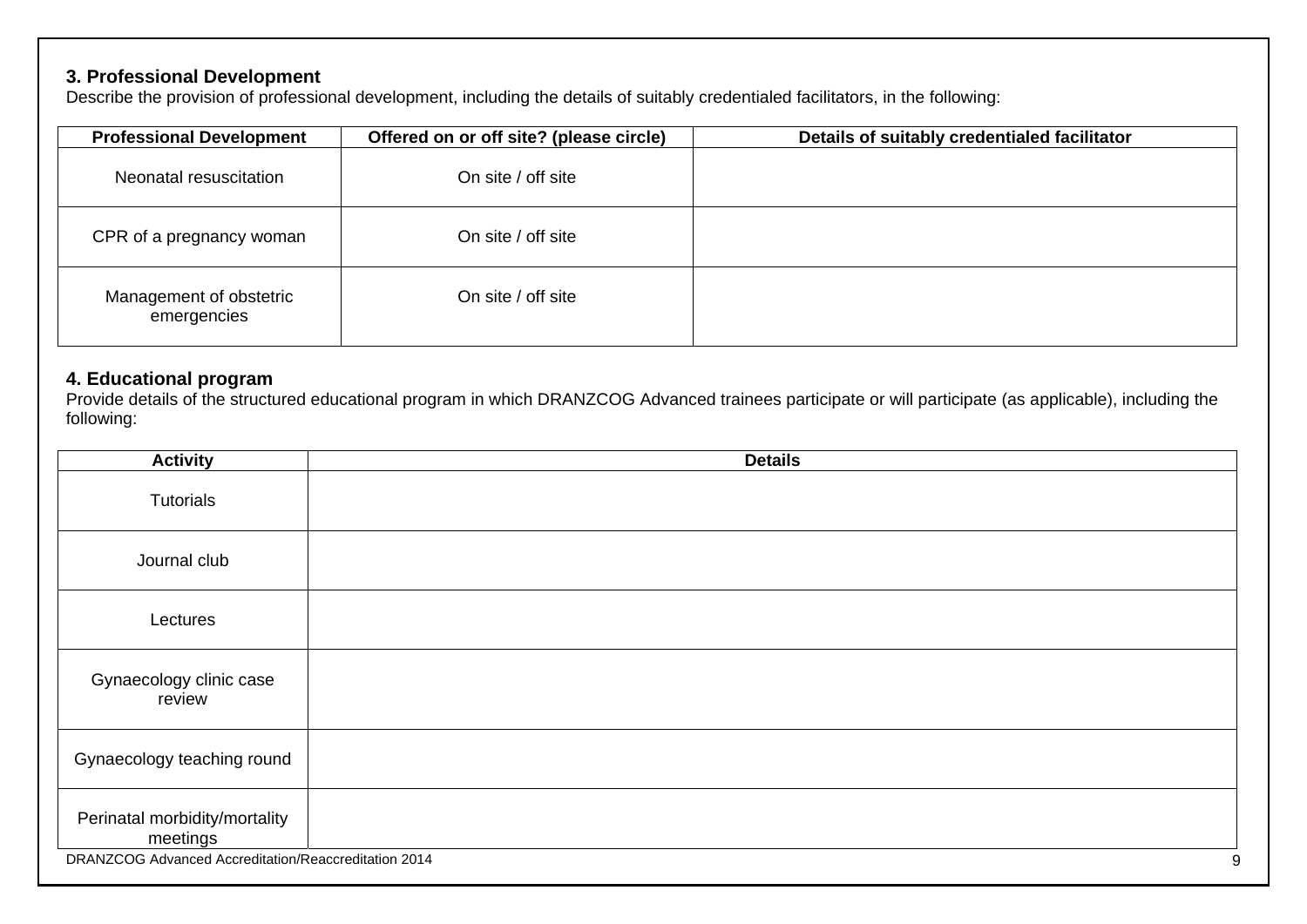| CTG meetings                                     |  |
|--------------------------------------------------|--|
| LUSCS & vaginal delivery<br>case review meetings |  |
| Intrapartum management<br>tutorials              |  |
| Other (please specify)                           |  |

#### **5. Birthing suite handover**

Provide details of the birthing suite handover at the training site(s) and current or proposed DRANZCOG Advanced trainee involvement (as applicable).

| Details of birthing suite handover | <b>DRANZCOG Advanced trainee involvement</b> |
|------------------------------------|----------------------------------------------|
|                                    |                                              |
|                                    |                                              |
|                                    |                                              |
|                                    |                                              |
|                                    |                                              |
|                                    |                                              |
|                                    |                                              |
|                                    |                                              |
|                                    |                                              |
|                                    |                                              |
|                                    |                                              |